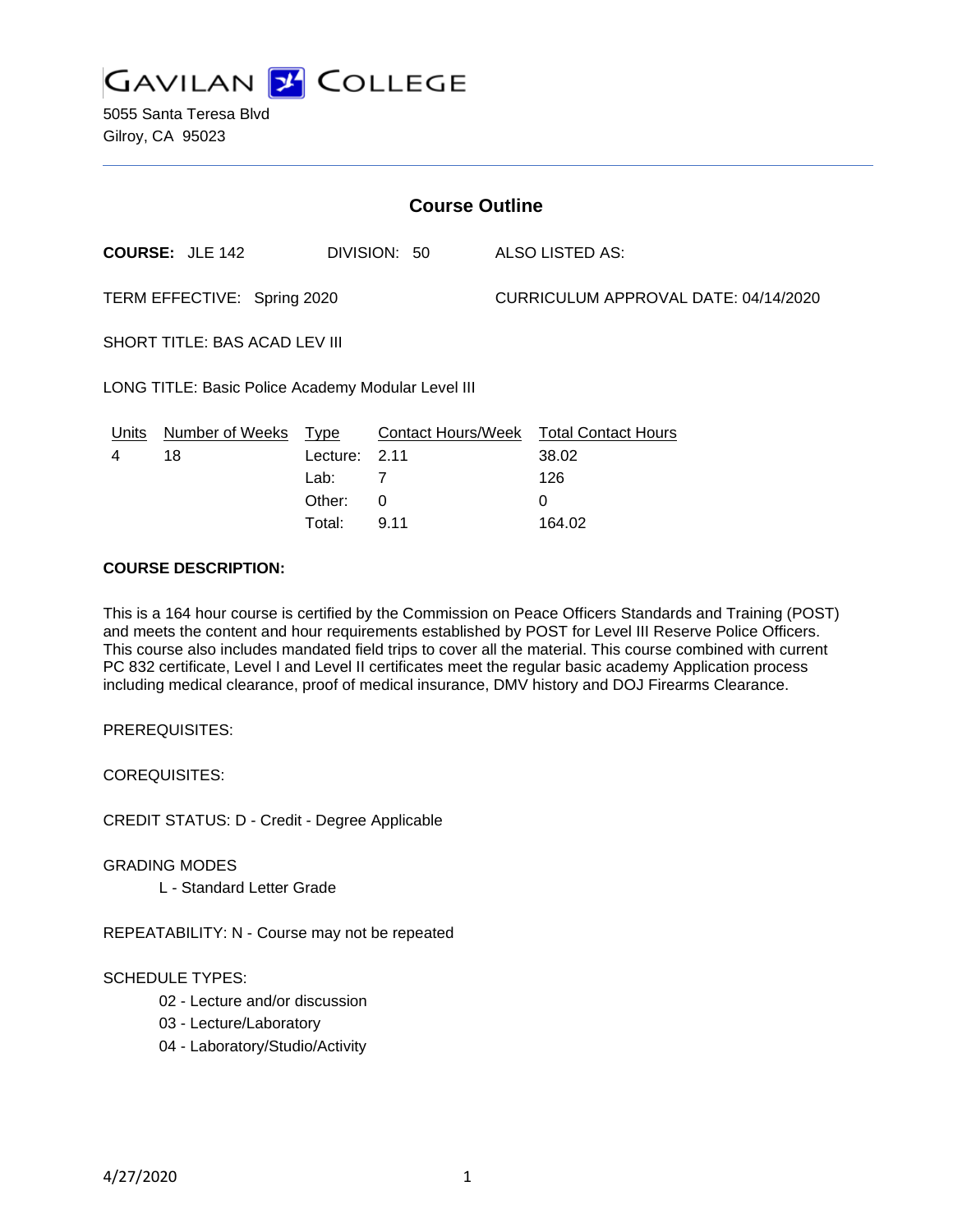### **STUDENT LEARNING OUTCOMES:**

By the end of this course, a student should:

1. Demonstrate principles of arrest methods, defensive tactics and discuss use of force and factors that can affect a peace officer's safety.

2. Demonstrate the skills to accurately shoot a firearm, and vehicle operation techniques to POST standards, and describe environmental and physical conditions that can impact the effectiveness of a chemical agent.

3. Compose an investigative report describing the elements of a crime, collection of evidence, and supplemental information pertaining to the suspected criminal activity.

# **CONTENT, STUDENT PERFORMANCE OBJECTIVES, OUT-OF-CLASS ASSIGNMENTS**

Curriculum Approval Date: 04/14/2020

I. History, Professionalism, Career, Ethics (38 Hours)

Students will define in writing why peace officers should exemplify the highest moral and ethical standards both on and off duty.

- A. Define leadership
- 1. The practice of influencing people, while using ethical values and
- goals, to produce intended change
- 2. Discuss Leadership Competencies
- B. Discuss the community, agency, and other peace officers? expectations of a

peace officer's conduct

1. Community

expectations

- 2. Agency and individual officer's expectations
- 3. Commonality and conflicts of expectations
- Lab Content:
- II. Criminal Justice (4 Hours)

System

Students will study and summarize the constitutional rights of all individuals within the United States, and the role of the criminal justice system has in protecting those rights in class

exercises and written assignments.

A. Identify the freedoms and rights afforded to individuals under the U.S. Constitution, the Bill of Rights, and later amendments.

- 1. Right to a speedy trial
- 2. Freedom of speech
- B. List the primary federal, state, and local law enforcement agencies within the criminal justice system
- 1. U. S. Department of Homeland Security
	- 2.Federal Bureau of Investigation (FBI)
	- 3. Drug Enforcement Administration (DEA)
	- 4. U. S. Marshal Service
	- 5. Youth and Adult Correctional Agency
- III. Community Relations (2 Hours)

Student Performance Objective: Students will study and examine community policing and its effect on the community including department effectiveness, addressing crime and community problems and improving community relations.

A. Define community policing

1. Community Policing is both an organizational and a personal philosophy that promotes police / community partnerships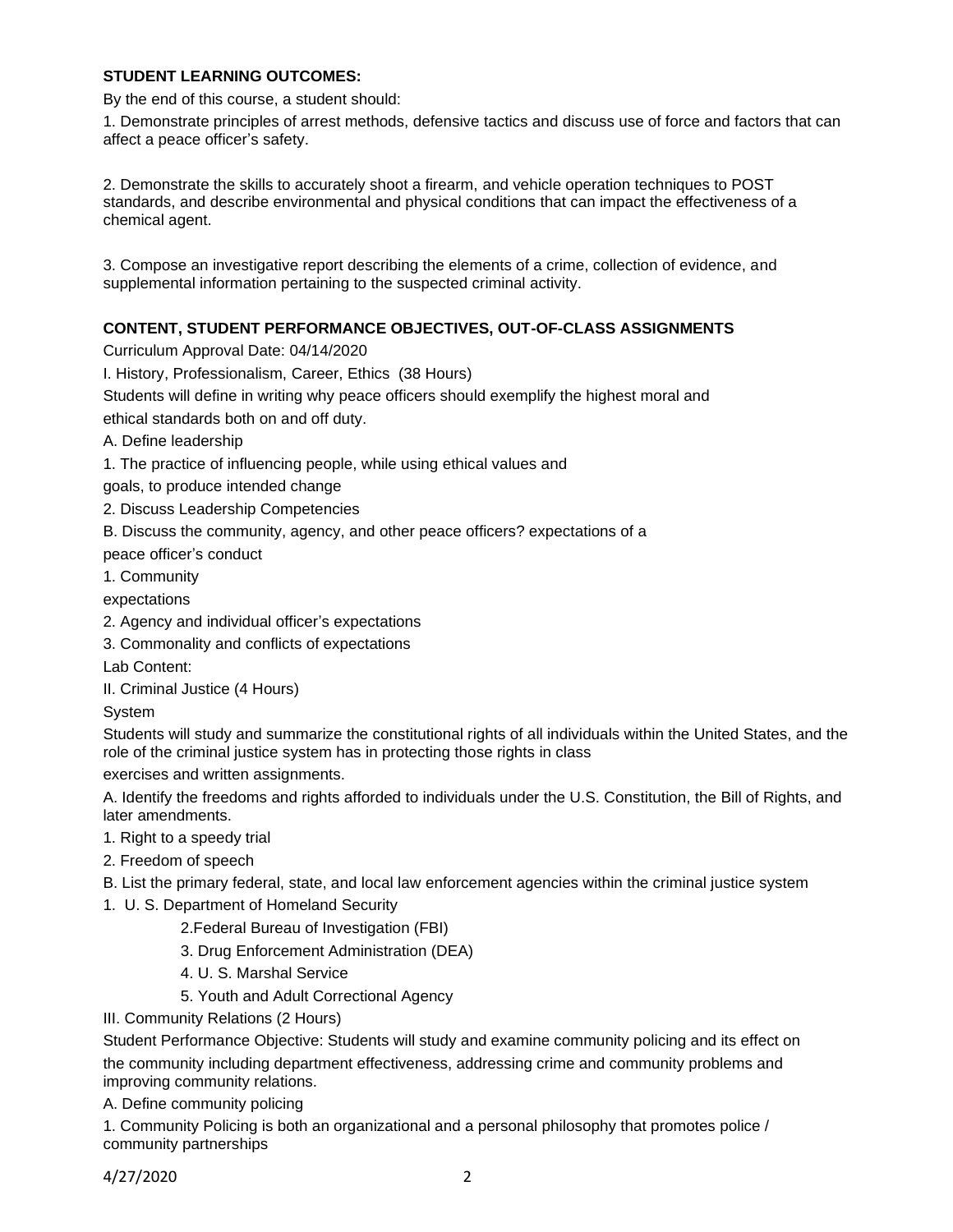and proactive problem solving to:

- 2. Address causes of crime
- B. Identify the components that comprise communities
	- 1. Families
	- 2. Individuals
	- 3. Neighborhoods
- IV. Introduction to Criminal Law (4 Hours)

Students must determine what type of crime has been committed, who was involved in the commission of the crime, and who cannot be criminally liable during role

play exercises.

- A. Identify the relationship among:
- 1. Constitutional law
- 2. Statutory law
- 3. Case law
- B. Identify the basic elements common to all crimes
- 1. Commission of a prohibited act, or an omission of a required act
- 2. Presence of a designated state of mind (intent)
- C. Identify the basic elements required of an attempt to commit a crime
- 1. Intent to commit that crime
- 2. A direct, but ineffectual, act done toward its commission
- V. Laws of Arrest (8 Hours)

Students will identify the amendments to the U.S. Constitution, and similar sections of the California Constitution that are related to the authority, liability, and responsibility they have

in making arrests during written assignments.

A. Recognize a peace officer's responsibility in relation to the protections and

rights included in the following amendments to the U.S.

Constitution and

related California

Constitution sections:

- 1. Fourth Amendment
- 2. Fifth Amendment
- 3. Sixth Amendment
- 4. Fourteenth Amendment
- B. Recognize appropriate conduct during a consensual encounter
- 1. Requesting information
- 2. Interviewing witnesses at the scene of a crime or accident
- 3. Conversing casually
- 4. Disseminating information
- C. Differentiate between a detention and a consensual encounter
- 1. Detention requires reasonable suspicion of criminal activity
- 2. A detention leads the person to believe he or she is not free to leave
- 3. A consensual encounter requires no legal justification as long as officers are in a place they have a right to be
- D. Differentiate between arrest and detention
- 1. Arrest: taking into custody
- 2. Detention: a stop, limited in scope, intensity and duration that would
- cause a reasonable person to believe he or she is not free to leave
- VI. Search and Seizure (8 hours)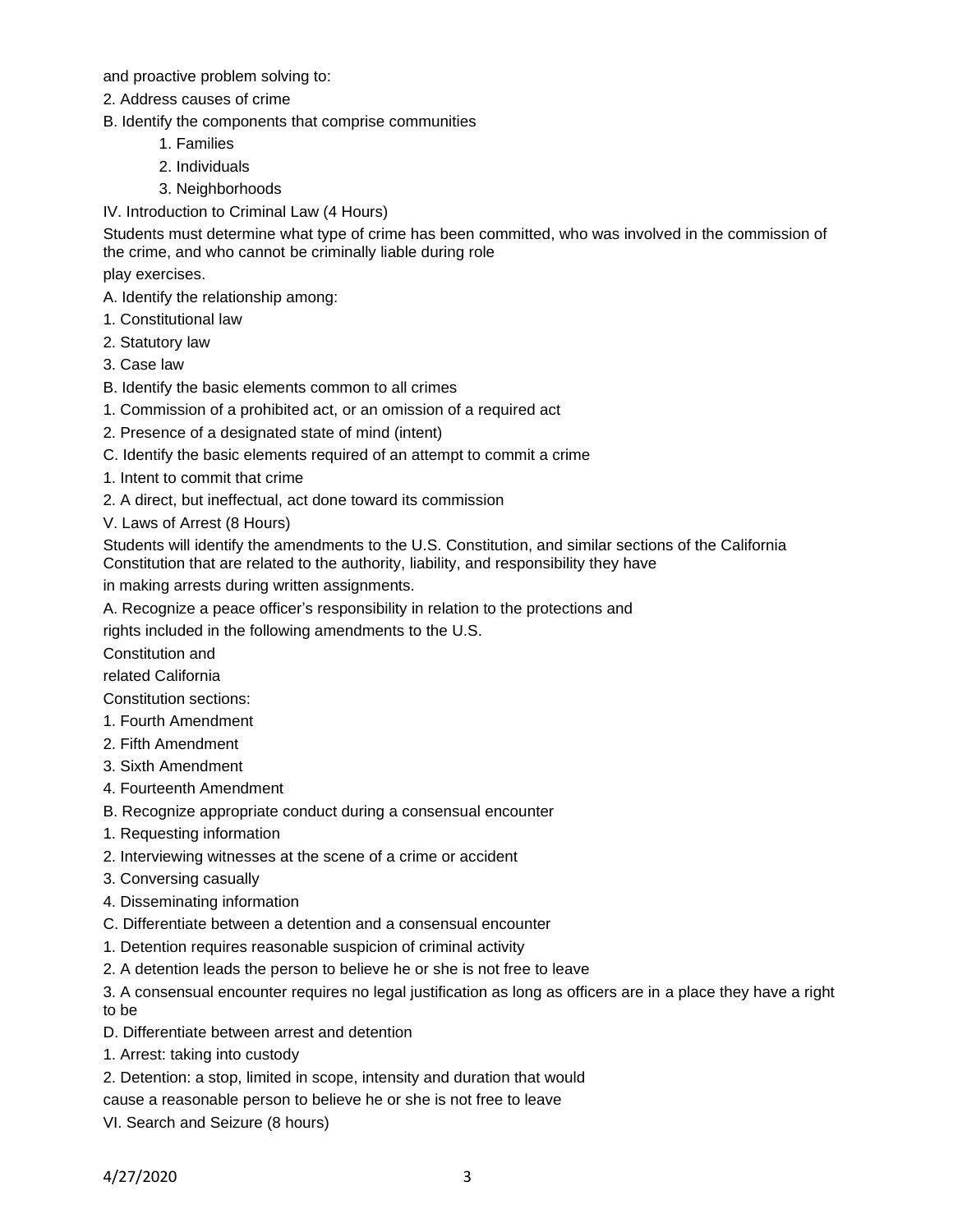Students will identify their authority, responsibility, and potential for liability in the areas of search and seizure law, as well as the protections provided by

constitutional law, statutory law, and case law against unreasonable searches and seizures during class assignments and role play exercises.

A. Recognize probable cause to search and its link between Fourth Amendment

protections and search and seizure law

1. Probable cause is required by constitution in order to obtain a

search warrant

2. Enough credible information to provide fair probability that the

object the police officers seek will be found

- B. Recognize how probable cause serves as a basis for obtaining a search warrant
- 1. Fourth Amendment states warrants require probable cause
- 2. Fair probability the object peace officers seek will be found at place searched
- 3. Officer training, experience and collective knowledge
- C. Recognize why a plain view seizure does not constitute a search
- 1. Officer sees item in plain view
- 2. From a place the officer has a lawful right to be
- 3. No search has taken place
- VII. Presentation of Evidence (4 hours)

Students will describe the rules of evidence as they pertain to relevancy, types of evidence, authentication and chain of custody during class assignments.

- A. Recognize relevance as it pertains to the admissibility of evidence
- 1. Relevant evidence means evidence, including evidence relevant to

the credibility of a witness or hearsay declarant, having any tendency in reason to prove or disprove any disputed fact

that is of consequence to the determination of the action. (Evidence Code

Section 210)

- B. Identify four types of evidence
- 1. Testimonial
- 2. Real
- 3. Demonstrative
- 4. Circumstantial
- C. Recognize a peace officer?s role and

responsibilities in ensuring the

admissibility

of evidence:

- 1. California Evidence Code 352
- 2. Exclusionary Rule
- 3. Opinion and expert

testimony

- 4. Privilege
- 5. Credibility of witnesses

VIII. Report Writing (20 hours)

Students will compose written

investigative reports that are well organized, and include facts needed to establish that a crime has been committed and all actions taken by officers were appropriate.

A. Explain the legal basis

for requiring investigative reports

1. State and federal statutes mandate law enforcement agencies report certain events and incidents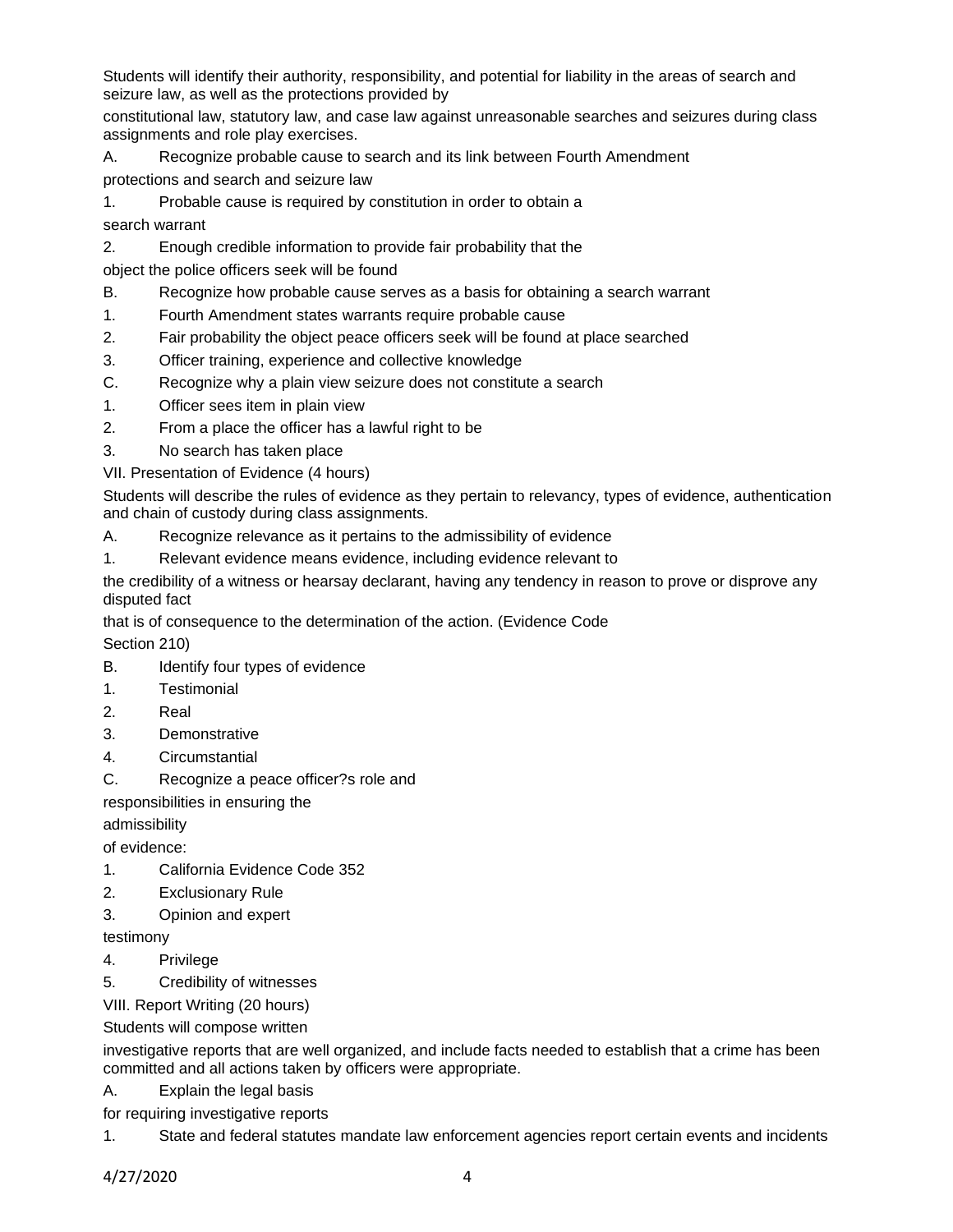2. Report must describe the nature and character of each crime, note all particular circumstances of that crime, and include all supplemental information pertaining to the suspected criminal activity.

B. Apply appropriate actions for taking notes during a field interview

1. At the scene of an event or incident,

2. When interviewing persons (e.g., victims, witness, suspects, etc.),

3. Whenever an officer wishes to record specific facts for inclusion in

the report

4. Any time the officer wishes to remember specific details at a later

time

C. Summarize the primary questions that must be answered by an investigative report

- 1. What?
- 2. When?
- 3. Where?
- 4. Who?
- 5. How?

6. Why?

IX. Vehicle Operations (16 Hours)

Students must demonstrate proficiency in the operation of police vehicles including proper steering control, throttle control, speed judgment, and brake use enhances driving expertise.

A. Determine a safe distance when following another vehicle

1. Space cushion

2. A safe minimum following distance is at least three seconds of time

between vehicles.

B. Discuss how reaction time lapse affects vehicle stopping distance

- 1. Average driver's perception time
- 2. Average driver' s reaction time
- 3. Speed of vehicle
- C. Identify the objectives of emergency response driving
- 1. Objective of emergency response driving is to get to the scene of

an emergency quickly and safely

X. Use of Force (8 hours)

Students will list and demonstrate the use reasonable force to affect an arrest, to

prevent escape, or to overcome resistance as authorized by the California Penal Code in class exercises.

A. Discuss reasonable force as stated by law

1. How much and what kind of force a peace officer may use in a

given circumstance

B. Explain the legal framework establishing a peace officer's authority during a

legal arrest, including:

1. Subject's requirement to submit to arrest without resistance

2. Peace officer' s authority to use reasonable force during a detention

or arrest

C. Define the term ?force option?

1. Force options are choices identified to a peace officer in each

Agency' s policy documentation.

XI. Traffic Enforcement/DUI (4 Hours)

Students will identify the elements of the laws governing motor vehicles and pedestrians during class assignments.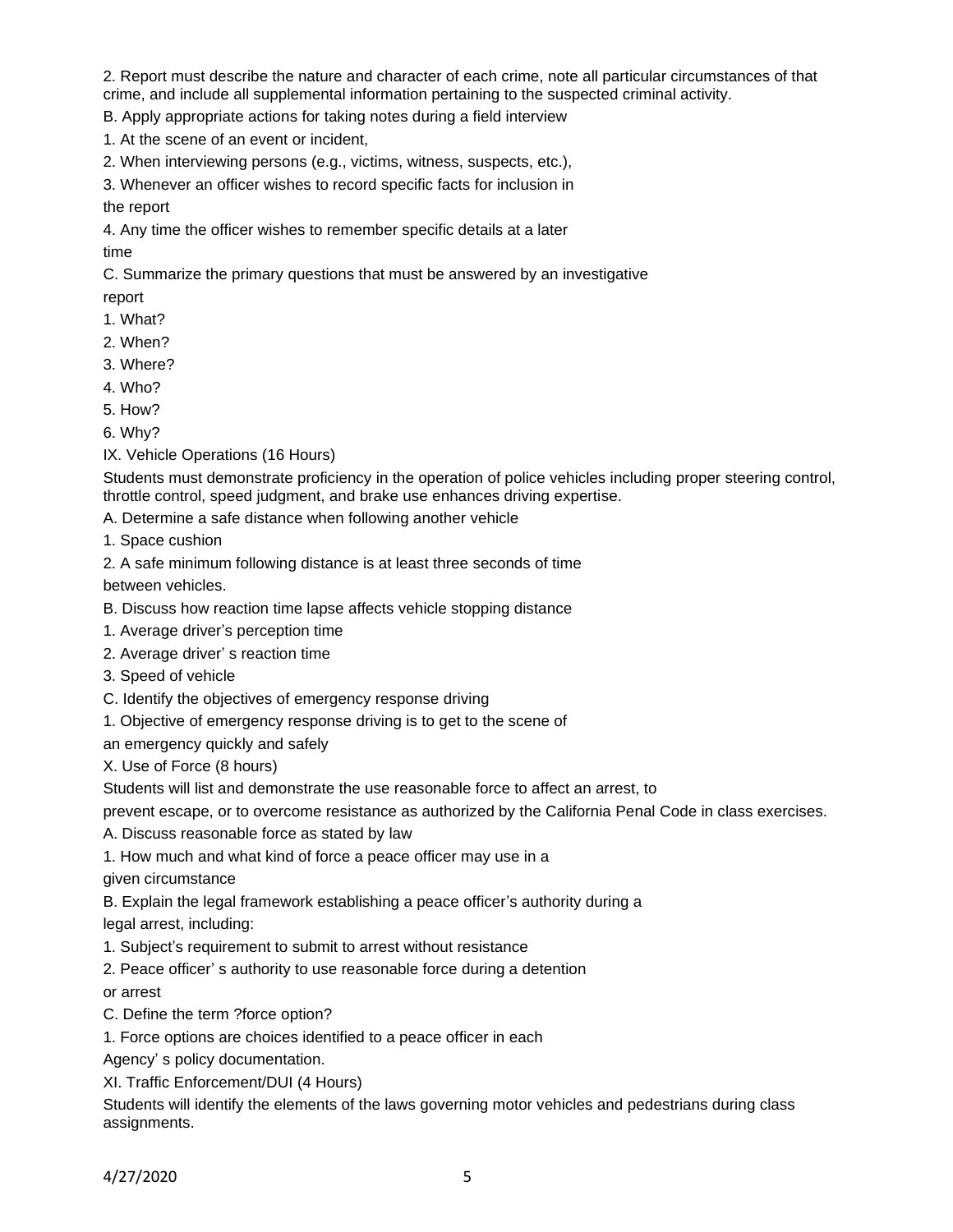# A. Explain the relevance of

- traffic enforcement to:
- 1. Public safety and quality of life within a community
- 2. Legally establish probable cause for accomplishing general law

enforcement objectives.

- B. Explain the organization of information within the Vehicle Code
- 1. Definitive sections
- 2. Procedural sections
- 3. Authoritative

sections

4. Punitive sections

XII. Accident Investigation (4 Hours)

Students will discuss how to effectively manage traffic collision scenes to ensure their

safety, the safety of others and protect the integrity of the collision scene during class assignments.

A. Discuss safety hazards that officers should be aware of when approaching the

scene of a traffic collision

- 1. Fleeing vehicles/persons
- 2. Existence of hazardous materials
- 3. Conditions related to the collision
- B. Demonstrate appropriate

peace officer actions when managing a vehicle

collision scene, including:

- 1. Caring for injured and involved parties
- 2. Protecting the collision scene
- 3. Collecting and preserving evidence
- C. Distinguish between a skid mark and a tire impression
- 1. Skid marks
- 2. Tire Impressions
- XIII. Presentation of Evidence (2 hours)

Students will describe the rules of evidence as they pertain to relevancy, types of evidence, authentication and chain of custody during class

assignments.

- A. Recognize relevance as it pertains to the admissibility of evidence
- 1. Relevant evidence means evidence, including evidence relevant to

The credibility of a witness or hearsay declarant, having any

tendency in reason to prove or disprove any disputed fact that is of

consequence to the determination of the action. (Evidence Code

Section 210)

- B. Identify four types of evidence
- 1. Testimonial
- 2. Real
- 3. Demonstrative
- 4. Circumstantial

C. Recognize a peace officer's role and responsibilities in ensuring the

admissibility of evidence:

- 1. California Evidence Code 352
- 2. Exclusionary Rule
- 3. Opinion and expert testimony

4/27/2020 6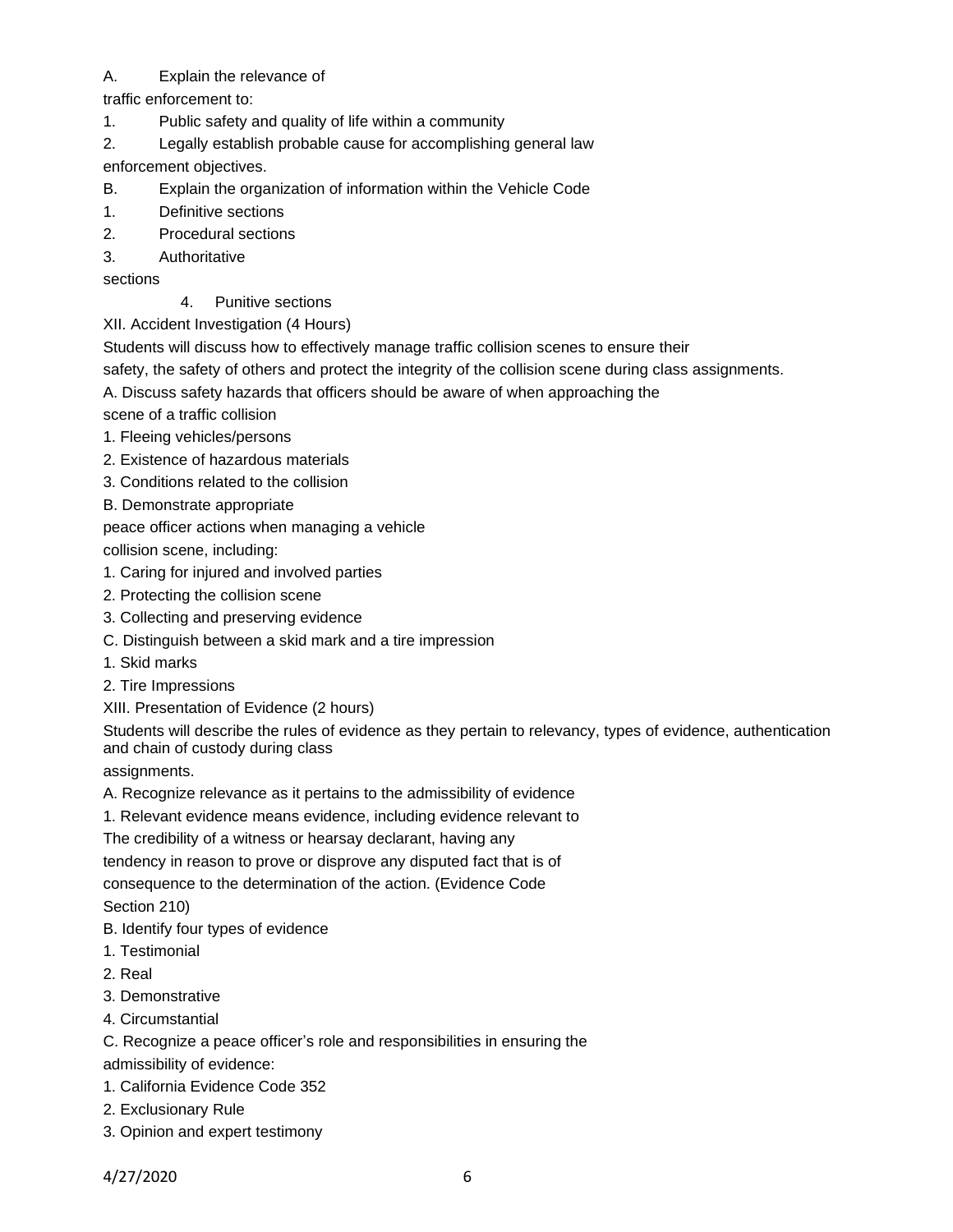# 4. Privilege

5. Credibility of witnesses

XIV. Custody (2 hours)

Students will examine their responsibilities and liabilities for the care, custody, and safety of prisoners while ensuring their constitutional and statutory rights during class assignments.

- A. The definition of custody
- 1. Custody refers to the immediate care or charge of an arrested

person.

B. Recognize general responsibilities an officer has for

the care and custody of

an arrested person

- 1. Assuring there is a lawful basis for custody
- 2. Protecting constitutional and statutory rights of the arrested person
- 3. Maintaining care, custody and safety
- 4. Maintaining officer and public safety
	- 5. Facilitate the processing of the arrested person into a detention

facility

XV. Arrest and Control Techniques/Defensive Tactics (16 hours)

Students will demonstrate the application of a restraint device (i.e., handcuffs,

plastic flex cuffs, leg restraint devices, full body restraints) on a subject during class exercises.

- A. Demonstrate principles of defensive tactics, to include:
- 1. Awareness
- 2. Balance
- 3. Control
- B. Describe parts of an officer' s body that are most vulnerable to serious injury
- 1. Face / throat / head / neck
- 2. Heart / kidneys /spine / groin
- 3. Joints
- C. Describe parts of an officer' s body that may be used as personal weapons for

self defense or to overcome resistance by a subject

- 1. Head
- 2. Hands
- 3. Arms
- 4. Legs
	- 5. Feet
- D. Discuss a peace officer's justification to use controlling force on a subject
- 1. Subject's display of aggressive or assaultive behavior
- 2. Physical size of subject
- 3. Need for immediate control

XVI. First Aid and C.P.R. (8 Hours)

Students will identify the primary responsibilities of peace officers as EMS First Responders at a medical emergency

A. Identify the primary responsibilities of peace officers as EMS First Responders

at a medical emergency

1. Ensuring officer safety as well as the safety of ill or injured

individuals and the public

B. Recognize precautions

peace officers should take to ensure their own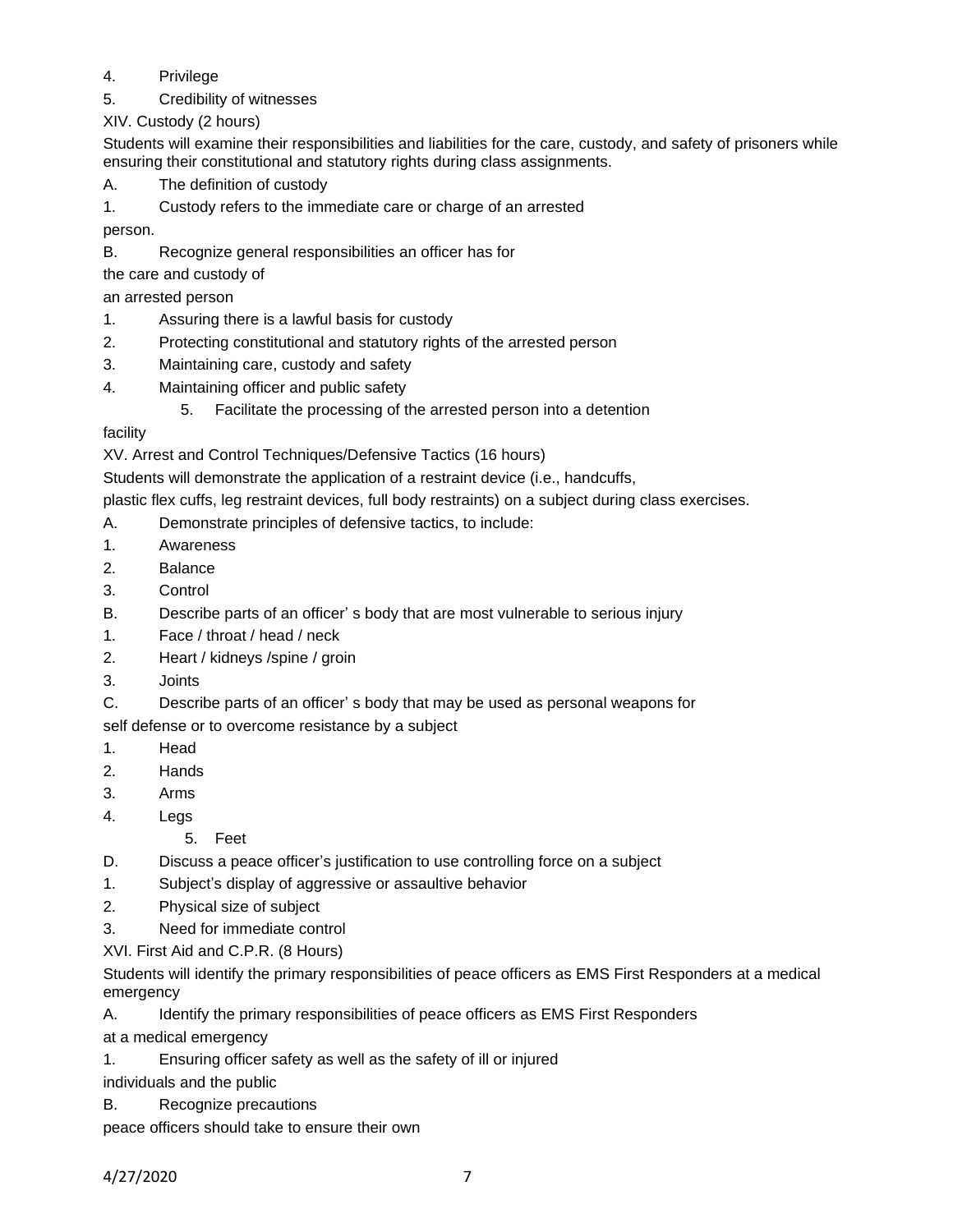personal safety when responding to a medical emergency

1. Use of Personal Protective Equipment (PPE)

2. Universal

**Precautions** 

3. Personal preventive measures

C. Perform procedures for clearing an obstruction from the airway of a conscious

and unconscious:

- 1. Adult
- 2. Child
- 3. Infant
- 4. Pregnant or obese individual
- D. Demonstrate Cardiopulmonary Resuscitation (CPR) for adults, children, and

infants, including:

- 1. Ventilation duration
- 2. Pulse location
- 3. Compression depth
- 4. Compression rate
- XVII. Firearms/Tear Gas (4 Hours)

Students will demonstrate competency in basic handgun shooting principles using a handgun, while wearing body armor and duty equipment.

A. State the four fundamental rules of

firearms safety

- 1. Treat all firearms as if they are loaded
- 2. Always keep the firearms pointed in the safest possible direction
- 3. Always keep fingers off the
- trigger until ready to fire the firearm
- 4. Be sure of the target and what is beyond it before firing the firearm
- B. Explain basic safety guidelines to be followed at a firing range
- 1. Entering the firing range
- 2. On the firing line
- 3. Handguns are unholstered
- C. Describe the basic information about a semiautomatic pistol and magazine, including:
- 1. Primary components and their functions
- 2. Steps for loading/unloading
- 3. Steps for rendering the semiautomatic pistol safe
- D. Describe the cycle of operation that takes place with each single pull of a

semiautomatic pistol trigger

- 1. Firing
- 2. Unlocking
- 3. Extracting
- 4. Ejecting
- 5. Cocking
- 6. Feeding
- 7. Chambering
	- 8. Locking

E. Discuss the physiological and psychological effects of each of the following chemical agents used by peace officers:

1. OC (oleoresin capsicum)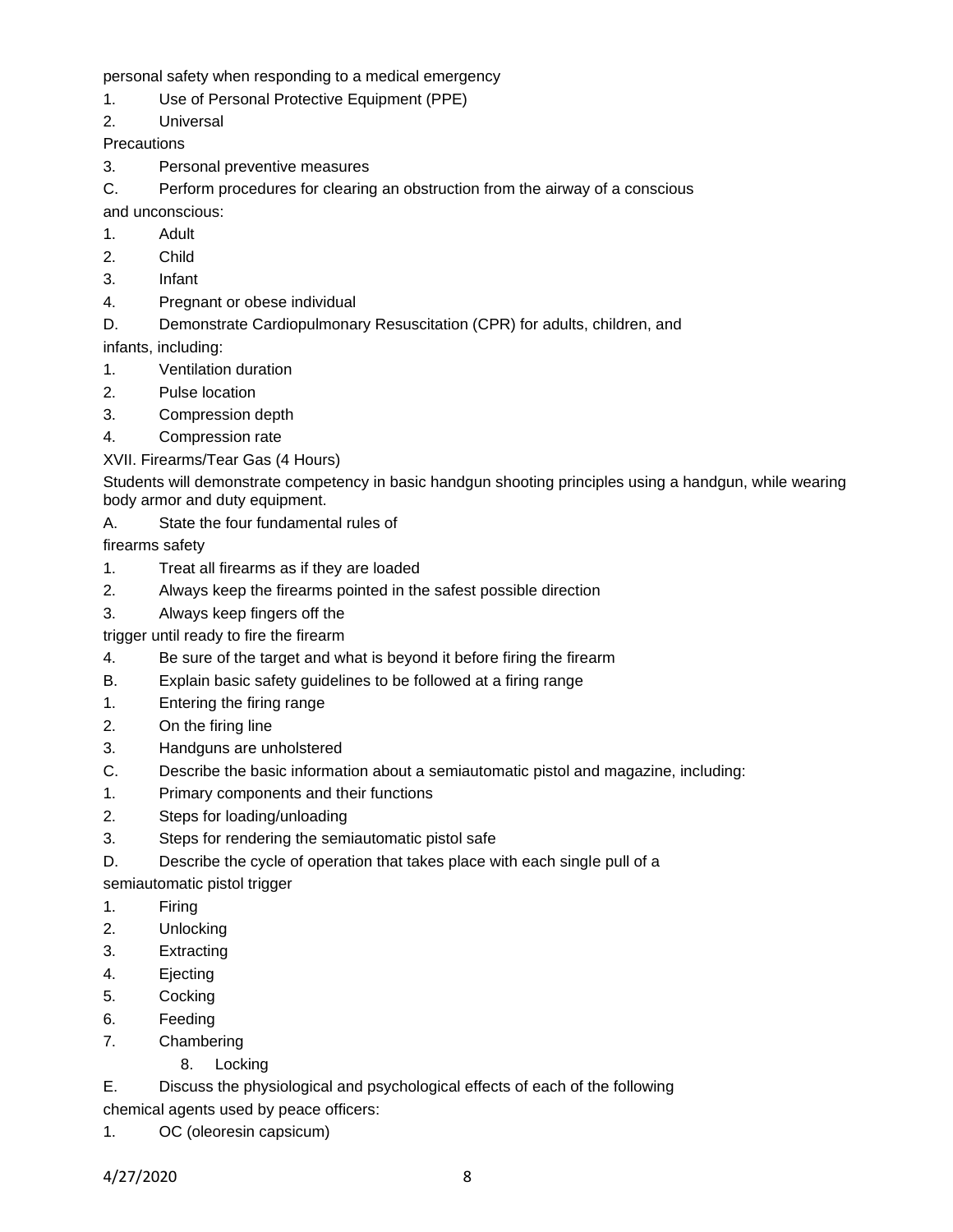- 2. CN (chloroacetophenone)
- 3. CS (otho-chlorobenzylidene-molononitrile)

XVIII. Information Systems (2 hours)

Students will discuss the laws regulating access and use of law enforcement information systems to ensure privacy of individuals,

and the integrity and security of the information.

A. Recognize the requirements of the Department of Justice regarding the

confirmation of information obtained from the CLETS network

- 1. Authorized access
- 2. Mobile access
- 3. Confidentiality
- 4. CLETS information
- 5. Confirmation of CLETS information
- 6. Failure to confirm information
- B. Recognize crimes involving unlawful access or use of a law enforcement

computer system

1. Any person who knowingly accesses and without permission

XIX. Crimes Against the Justice System (2 hours)

Students will study the elements required to arrest for crimes against the judicial process and to correctly categorize these crimes as misdemeanors or felonies.

- A. Recognize the crime elements required to arrest for:
- 1. Intimidating witnesses or victims
- 2. Threats of retaliation
- 3. Violating a court order
- B. Recognize the crime classification as a misdemeanor or felony.
- C. Recognize the crime elements required to arrest for:
- 1. Providing a false identity to a peace officer
- 2. Falsely reporting a criminal offense
- 3. Falsely reporting an emergency
- 4. Falsely reporting a destructive device

XX. Cultural Diversity (4 Hours)

Students will compare and respect the complexities of cultural diversity to develop skills necessary for identifying and responding to California's changing communities.

- A. Define the terms:
- 1. Culture
- 2. Cultural diversity
- B. Describe personal, professional, and organizational benefits of valuing diversity

within the community and law enforcement organizations

- 1. Enhanced officer safety
- 2. Increased personal and ethical satisfaction
- 3. Career survival
- 4. Improved quality of service provided
- 5. Enhanced community support and improved public trust
- C. Explain the historical and current cultural composition of California.
- D. Define the term stereotype
- 1. Preconceived or over-simplified generalization
- 2. Involving negative, or positive beliefs
- 3. About another group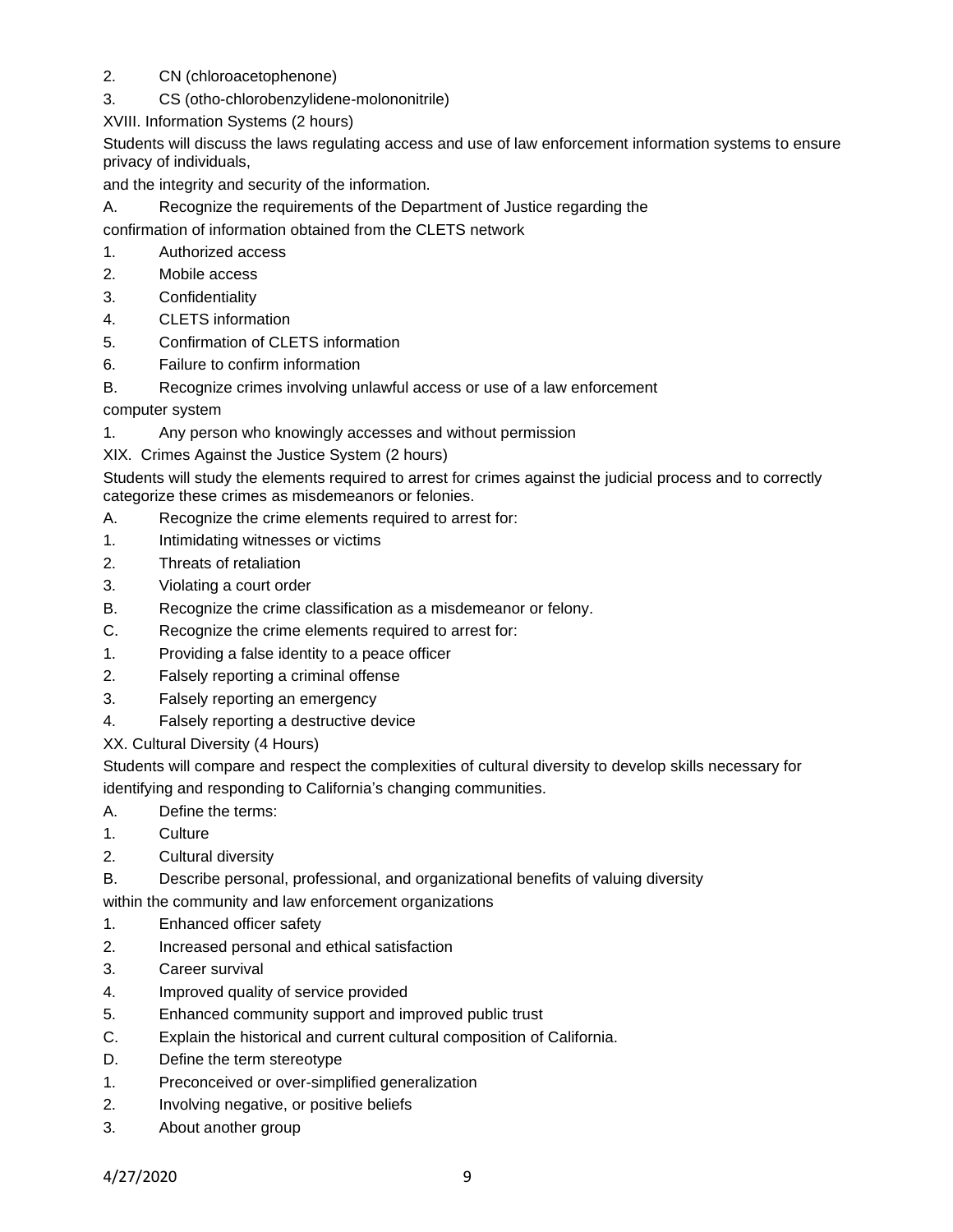## XXI. Adult Learning Theory (2 hours)

Students will the concepts and principles of adult learning theory to better prepare

for the learning environment of the basic police academy.

- A. Identify types of learning
- 1. Behavioral
- 2. Cognitive
- 3. Psychomotor
- B. Recognize strategies designed to enhance learning success
- 1. Motivation
- 2. Barriers
- 3. Cognitive and physical performance
- 4. Personal study habits
- 5. Time management
- XXII. Professional Orientation (1 hour)

Students will identify their role and responsibility as a student in the Basic Police Academy and how that responsibility relates to the law enforcement profession.

- A. Discuss standards, policies and procedures related to the course
- 1. POST

Instructional Format

- B. Orientation to surroundings and academy expectations
- 1. Tour of the Academy grounds
- 2. Mission of the Basic Course
- 3. Physical,

intellectual and emotional demands

B. Discuss effective strategies that students may use to create academy and professional success

- 1. Study groups
- 2. Team support
- 3. Family support
- 4. RTO and academy staff
- 5. College

XXIII. Drill and Inspection

Students will demonstrate how to properly wear the peace officer uniform in a manner that reflects professionalism and pride.

- A. Formations
- B. Marching Drill and Inspection

XXIV. POST Testing (6hours)

- A. POST Written Tests
- 1. Learning Domain Testing
- B. POST Skills Test

# **METHODS OF INSTRUCTION:**

Lecture, discussion and demonstration will serve as the medium of instruction. Audio-visual aids will be utilized as they facilitate meaningful instruction. Regular assignments will be made for out-of-class study and research. Individual guidance will be provided as required.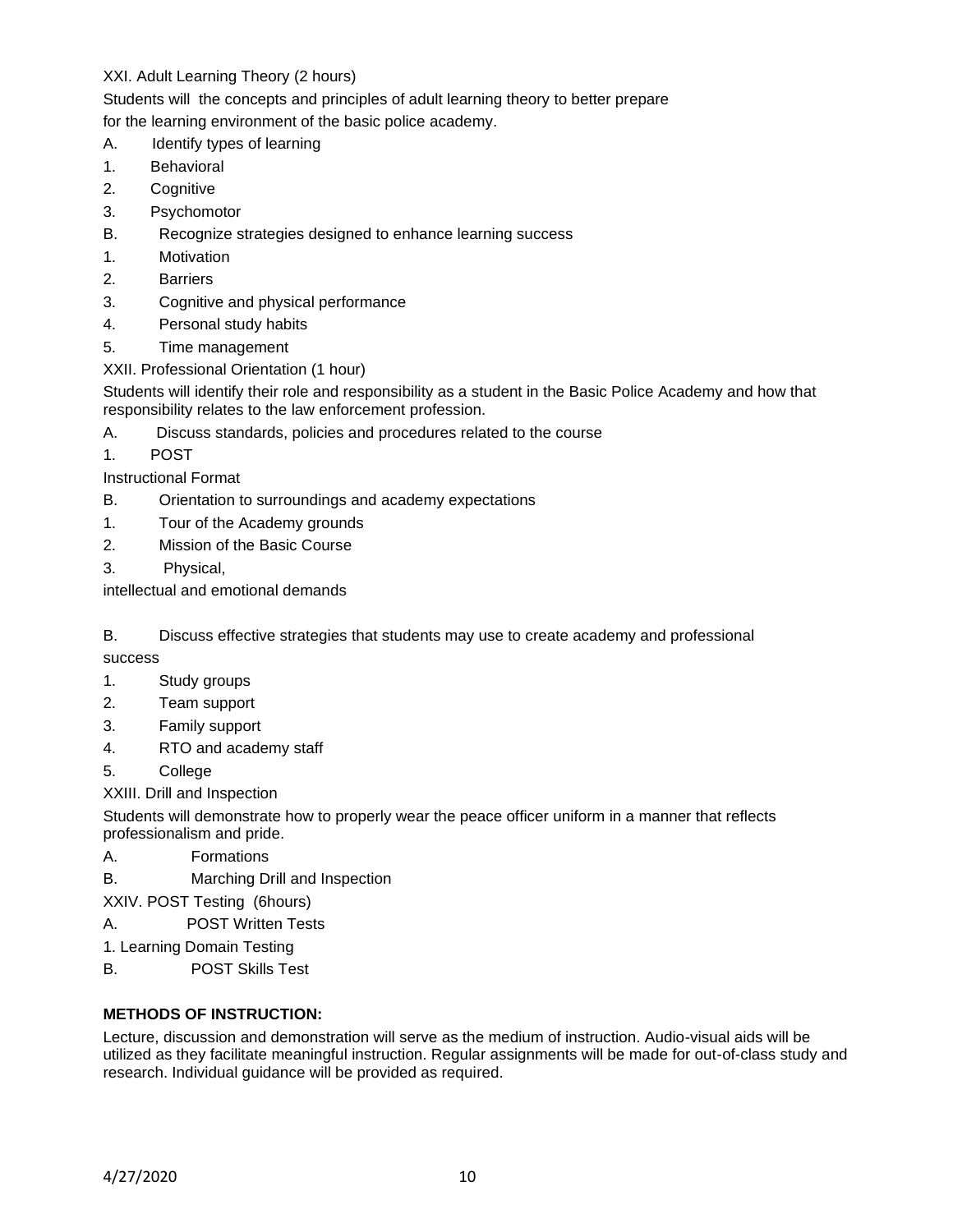### **OUT OF CLASS ASSIGNMENTS**

Required Outside Hours: 80

Assignment Description:

Written:

Students will complete weekly written investigative reports during classroom scenario training, to be evaluated by the instructor using POST standards.

Required Outside Hours:

Assignment Description:

Reading:

Students will review California Penal Codes, and Learning Domains to prepare for weekly quizzes to be graded by instructor using POST standards.

Required Outside Hours:

Assignment Description:

Students will clean and maintain weapons to ensure safety, uniform preparation and quiz preparation

### **METHODS OF EVALUATION:**

Writing assignments

Percent of total grade: 25.00 %

Compose weekly investigation reports, graded by instructor using POST standards.

Problem-solving assignments

Percent of total grade: 25.00 %

Demonstrate during multiple scenarios proper arrest and control techniques, and proper use of force, evaluated by instructor using POST standards.

Skill demonstrations

Percent of total grade: 25.00 %

Demonstrate proper slow speed defensive driving techniques, and five range shooting sessions to POST standards, evaluated by instructor

Objective examinations

Percent of total grade: 25.00 %

POST learning domain exam Firearms exam Defensive driving exam

#### **REPRESENTATIVE TEXTBOOKS:**

POST. POST Workbook and Learning Domains . Sacramento, CA: 2020. Reading Level of Text, Grade: 12

#### **Recommended Representative Textbooks**

California Penal Code. California : Gould Publications,2020. Reading Level of Text, Grade: 12 California Vehicle Code. California : Gould Publications,2020. Reading Level of Text, Grade: 12 Law Texts and prepared handouts First Aid and CPR Books, American Heart Association, 2018 or most current edition